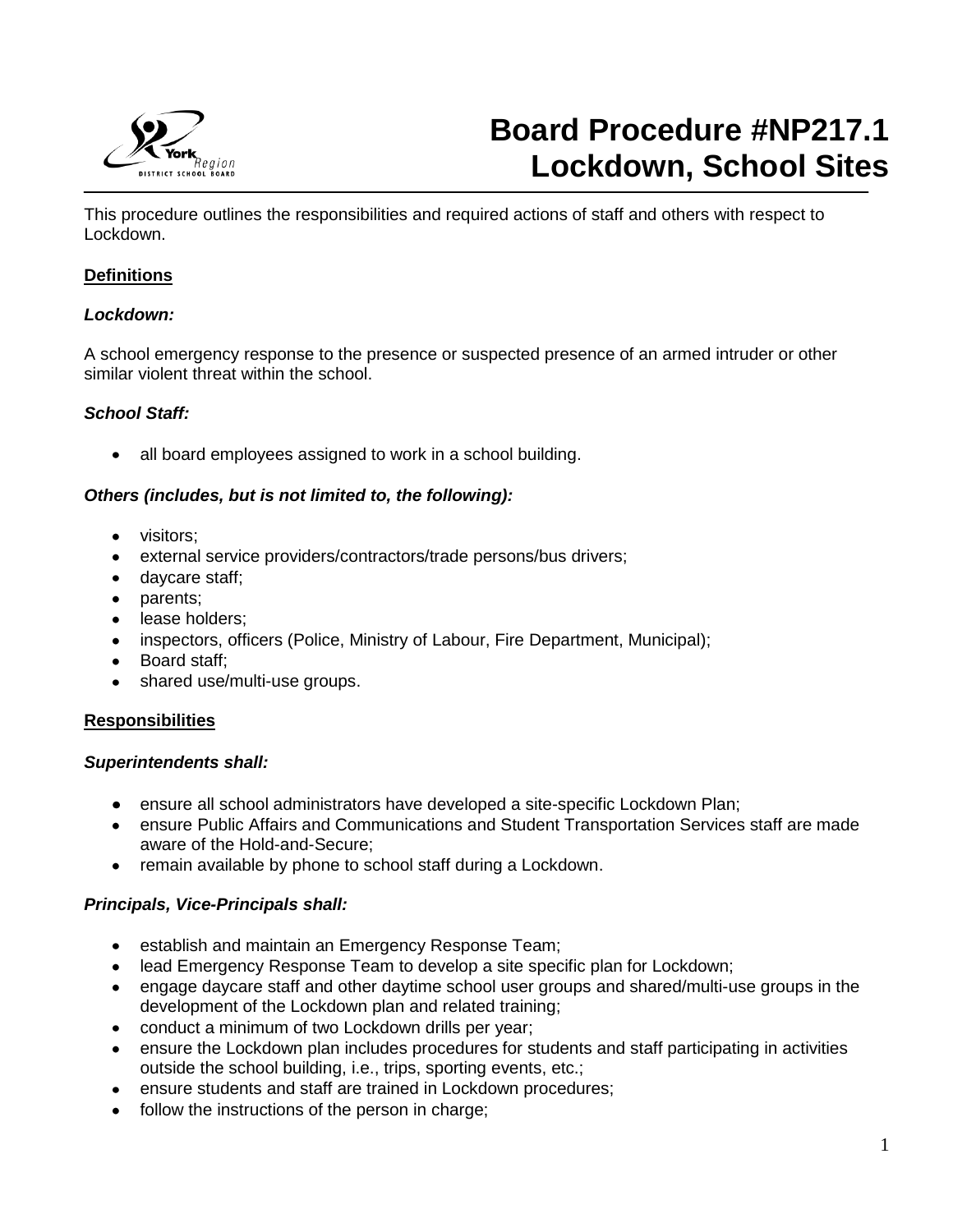- ensure students are trained to remain quiet and out of sight as much as possible during a Lockdown;
- ensure that the Lockdown plan includes family reunification locations and procedures;
- ensure all staff, including temporary staff, receive instruction on the Lockdown procedure;
- notify parents of any specific Lockdown incident;
- communicate information concerning the school Lockdown plan to parents through school newsletters, School Council and school website.

## **During the Lockdown Principals, Vice-Principals and Designates shall:**

- $\bullet$  call 911:
- announce the Lockdown using the PA system by reading the scripted Lockdown message;
- notify daytime user groups/tenants and daycare operators of Lockdown;
- notify Superintendent and Manager, Public Affairs and Communications;
- advise staff supervising off-site activities of the Lockdown by phone;
- follow direction of Police upon their arrival;
- announce the lifting of the Lockdown when advised by the Police;
- following the Lockdown event, complete and retain a Lockdown report for each Lockdown or Lockdown drill held in the school.

### *Public Affairs Staff shall:*

- liaise with York Regional Police Headquarters during the Lockdown;
- contact security monitoring company and advise of Lockdown;
- advise Superintendent and school Principal, Vice-Principal or Designate concerning the status of the emergency, as reported by police;
- provide communications support during and after the Lockdown;
- ensure Student Transportation Services staff are made aware of the Lockdown;
- notify Administrative Services.

### *Superintendent of Plant Services shall:*

- ensure that doors, locks and PA systems are maintained in good repair;
- ensure the development and provision of school site drawings to Administrative Services that include the location of portables;
- inform current security monitoring company of their duties under Lockdown;
- inform the Manager, Public Affairs and Communications of current provider of alarm monitoring services;
- ensure Lockdown Instructions are posted in each room.

### *School Staff shall:*

- follow directions given by the person in charge during Lockdown;
- follow the site-specific Lockdown plan;
- participate in Lockdown drills as required, referring to Lockdown instructions posted in each room;
- minimize visibility into the secure areas, **if it is safe to do so**;
- take all reasonable steps to maximize the safety of students (i.e., consider using furniture in a portable to maximize physical barriers between walls and occupants);